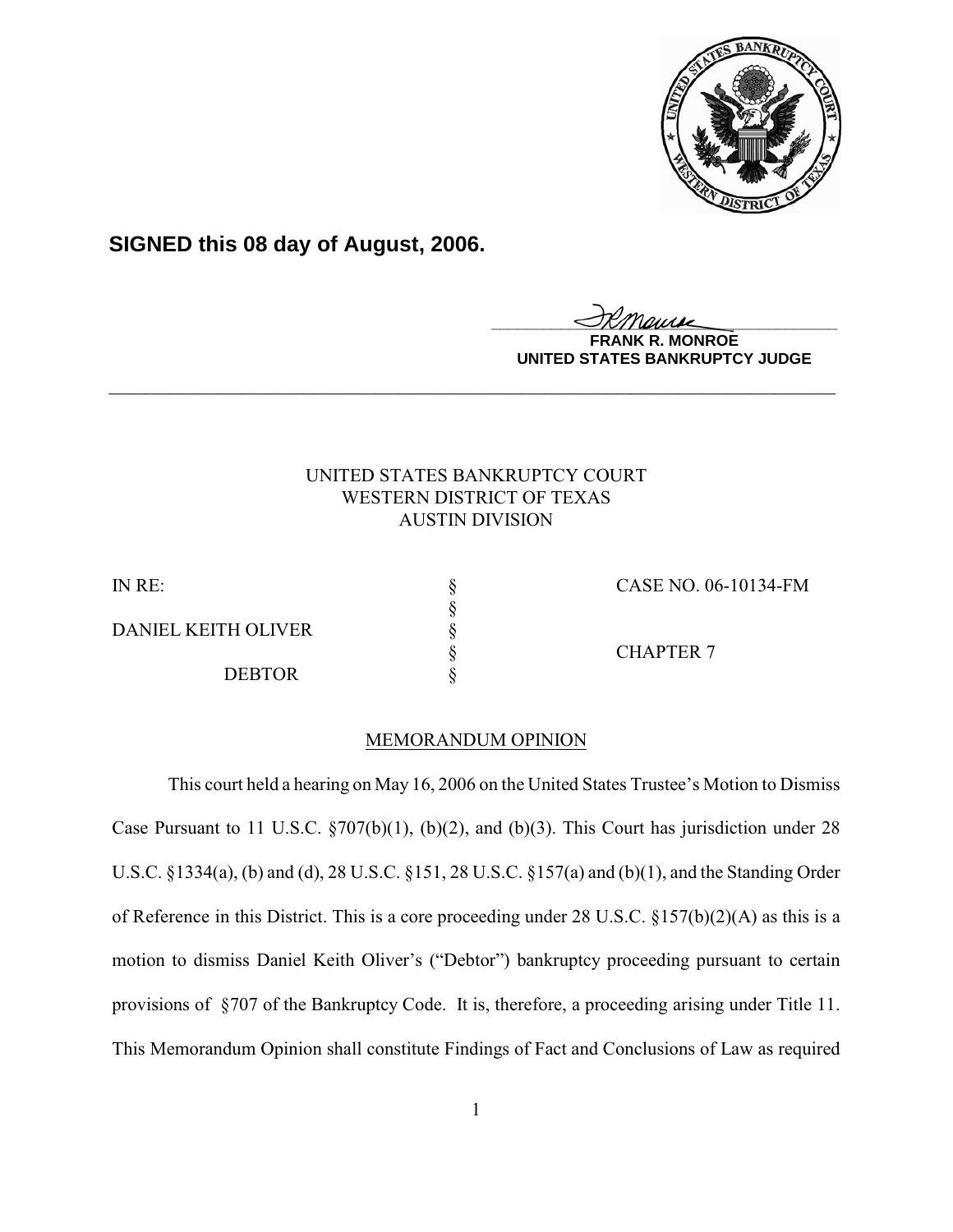by Bankruptcy Rule 7052 which is made applicable to contested matters under Bankruptcy Rule 9014.

#### Findings of Fact

The Debtor filed a voluntary petition under Chapter 7 of Title 11, United States Code on February 6, 2006. The Debtor is an individual with primarily consumer debt. On March 17, 2006 the United States Trustee ("UST") filed a statement pursuant to 11 U.S.C. §704(b)(1) indicating that this case is presumed to be an abuse under §707(b) of the Bankruptcy Code. The Debtor's Statement of Current Monthly Income and Means Test Calculation ("MTF or Form B22A") also noted that the presumption of abuse arises in this case.

As shown on the MTF at line 12, the Debtor's current monthly income ("CMI") for §707(b) purposes is \$5,712.00. This amount included not only the Debtor's monthly wages but also a bonus he received in the six months prior to filing as required by the form. The Debtor then lists \$68,544.00 in annual income on MTF line 13 (\$5,712.00 multiplied by 12 months). The Debtor is a single member household. In Texas the median income for a single member household is \$33,280.00 (MTF line 14.) Because the Debtor's annualized CMI exceeds the Texas median income figure for his household size (MTF line 15), the Debtor was required to complete the remainder of the MTF. The MTF as completed reflects that the Debtor has monthly disposable income of \$563.40. When this amount is multiplied by 60 months (the length of a Chapter 13 plan) it equals \$33,804.00. Such amount is greater than \$10,000.00 which required the Debtor to check the box claiming that the presumption of abuse arises.

The Debtor owns a 1999 Chevrolet Pickup with 125,000 miles. The Debtor deducted \$475.00 for vehicle ownership on line 23 of the MTF even though he owns his vehicle free and clear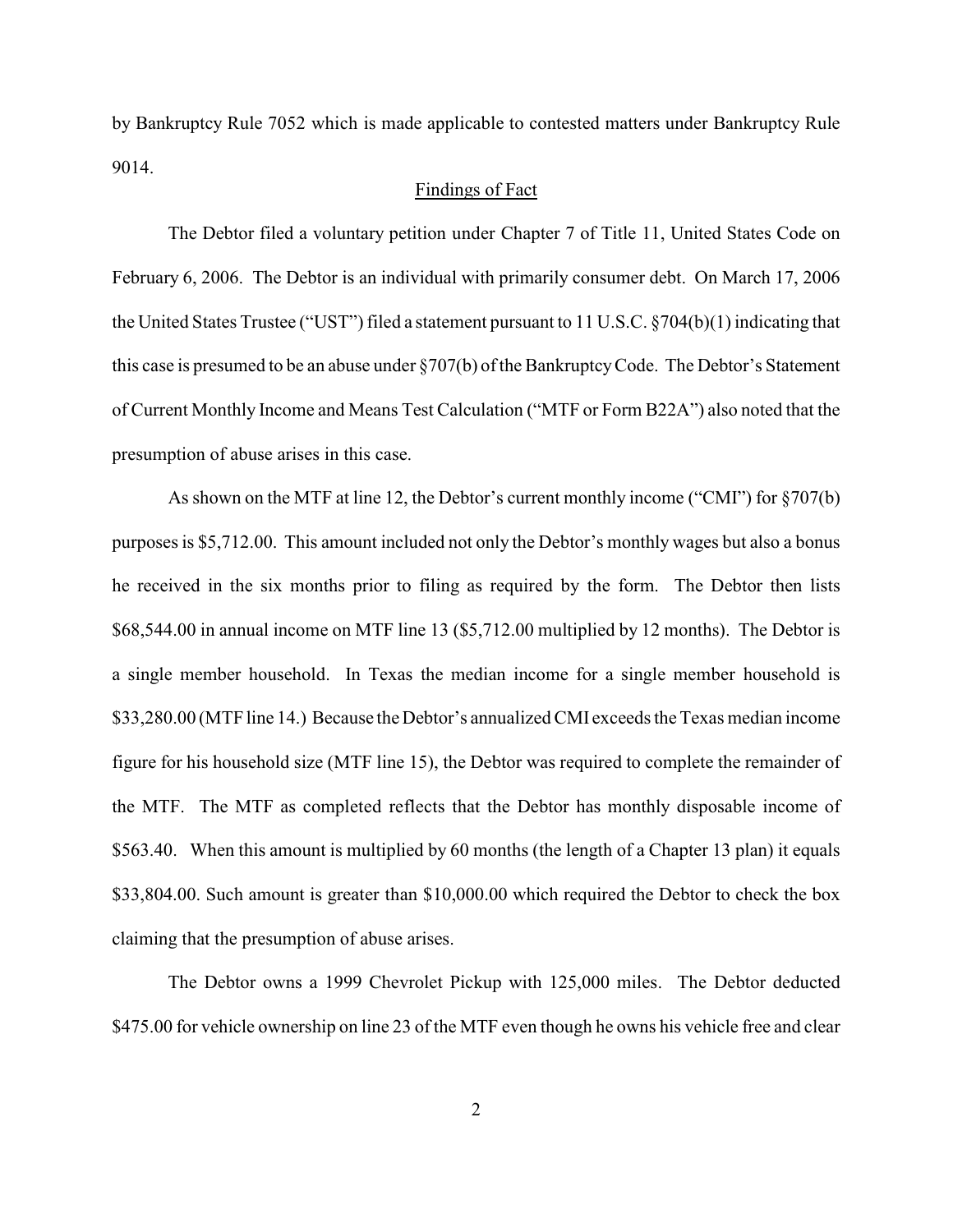of liens. Debtor scheduled this anticipated debt due to the fact that he will likely purchase a vehicle within the next several months. Line 23 reflects the cost of owning, rather than operating, a vehicle. Because of the age and mileage of the Debtor's vehicle, the Internal Revenue Financial Analysis Handbook (in section 5.15.1.7(4.B) allows only an additional operating expense (not an ownership expense) of \$200 when the Debtor owns the vehicle outright. The Trustee in her motion claims that by deleting the \$475.00 ownership expense and adding \$200.00 to operating expenses, the Debtor actually has an additional \$275.00 in monthly disposable income for a total of \$838.40 per month. As such, the Trustee argues that the Debtor has \$838.40 in monthly disposable income which would pay \$50,304.00 toward his unsecured debt over 60 months. Such \$50,304 exceeds the \$10,000 threshold and further establishes the presumption of abuse.

The Debtor filed a Declaration of Debtor regarding Special Circumstances to Rebut Presumption of Abuse ("Declaration"). The Debtor states in the Declaration that he was previously unsuccessful in making payments under a debt consolidation program, and he therefore does not believe he would be successful in making plan payments in a Chapter 13. He further states that the cost of replacing his vehicle will almost equal the monthly amount available for a Chapter 13 plan looking at his actual expenses under Schedule I and J as opposed to the standardized expenses allowed under the MTF. The Debtor's income reported on Schedule I of his bankruptcy schedules reflects actual income of \$5,412.00 per month. His net income totals \$3,965.00 per month with expenses on Schedule J of \$3,895.00 (which includes an anticipated car payment of \$500.00) leaving \$70.00 per month to fund a Chapter 13 plan.<sup>1</sup>

The "current monthly income" and the standardized expenses required to be used to prepare the MTF bear no relation to the actual income and expenses reported by the Debtor on Schedule I&J. Therein lies the discrepancy in the two calculations.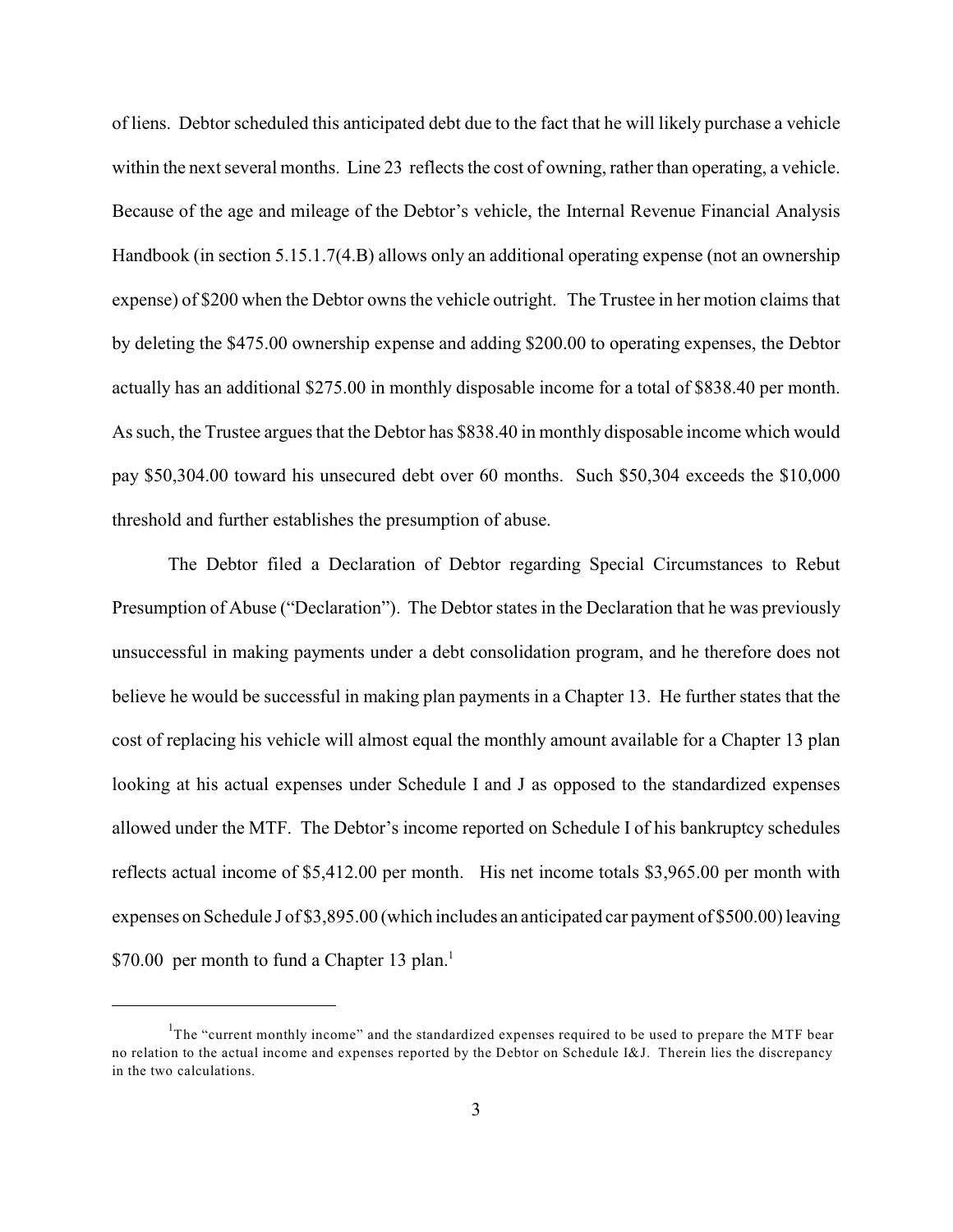The Trustee urges that these facts do not rebut the presumption of abuse. First, the Debtor had already included a car payment of \$475 on the MTF and the presumption arose even with this expense provided. And second, the fact that the Debtor failed under one consolidation program does not equate to a special circumstance which would mean the Debtor could not perform under a Chapter 13 Plan.

Further, and problematic for the Debtor, he provided no documentary evidence to substantiate the changes in his income and expenses that he testified were anticipated. He merely testified that his income will likely decrease due to an anticipated job change with his current employer within six months, and that in that position he will not receive as significant a bonus as in the past. $^2$  He did not provide any specific amounts of any decrease in salary or bonus. And, at the time of the hearing, the Debtor had not changed positions.

The Debtor also testified that he lives a great distance from his work and drives to four different work areas in and around Austin on any given day. He testified that he drives approximately 3,000 miles per month and that his truck gets about 15 miles per gallon. As such he spends approximately \$600.00 per month in gas alone, not including any repair expenses for his vehicle.<sup>3</sup> The Debtor did not testify nor provide any other documentation regarding any other vehicle expenses incurred on a monthly basis. This amount may also be adjusted if and when the Debtor goes "in-house" at work.

<sup>&</sup>lt;sup>2</sup>Note that Debtor's Schedule I did not account for any bonuses he would receive in the future although the MTF accounts for a \$1,500 bonus received in the 6 months prior to filing and the Debtor still holds the same position at work. It is unclear whether Debtor remains entitled to similar bonuses in his current position. He only testified that based on his career path he would be going in house with Southwestern Bell and his bonuses would not be as large. In any event, this is all speculation upon which the Court cannot base its opinion.

 $3$ Based on his testimony, the Court calculated his monthly gasoline bill-- 3000/15 mpg = 200 miles per gallon multiplied by \$3.00 cost of gas per gallon =\$600.00 per month.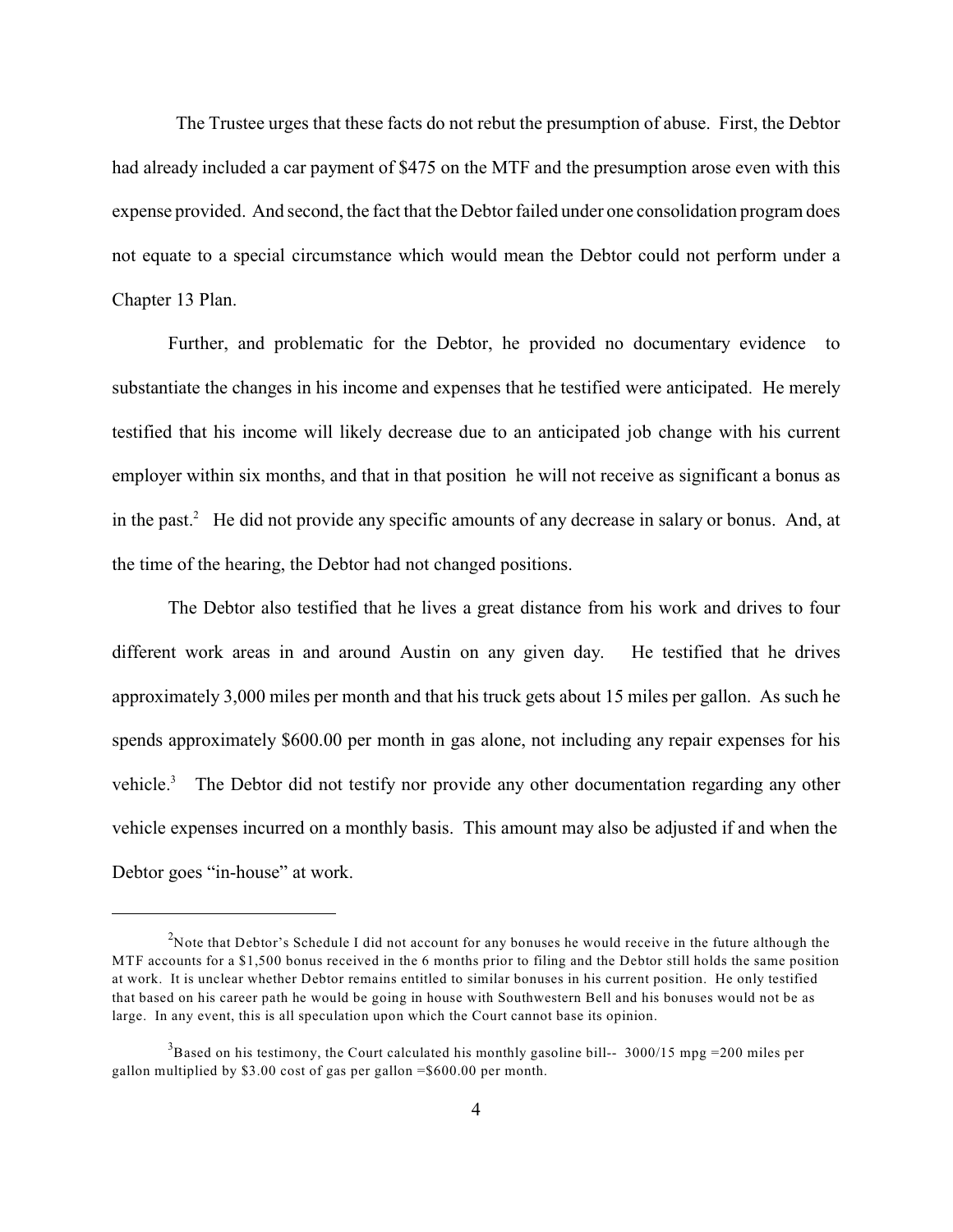The Debtor also testified as to his diagnosis of depression, anxiety and bipolar disorder and the medications he is required to take. However, there was no other testimony or documentary evidence from any physician regarding these conditions, or that the various medications had been prescribed for such conditions. The Debtor indicated he had been dealing with these conditions for over 15 years. The Debtor has been gainfully employed since he was seventeen years old and has held only two jobs within that time frame. He has demonstrated, therefore, his ability to deal with these issues.

The Debtor made one clerical error on his MTF on Line 31 for health care expenses. The MTF indicates his monthly expense is \$202.00 when his actual expense is \$262.00. The MTF allows for his actual monthly health care expense, and the Court will use this \$262.00 actual figure in connection with its review of the Debtor's MTF.

#### Issue Presented

Does this Chapter 7 filing constitute an abuse under 11 U.S.C. §707(b)(1)?

#### Conclusions of Law

At the conclusion of the hearing the Court made several comments regarding the "means test" and whether it would make certain adjustments based on the Debtor's testimony regarding certain anticipated changes in the Debtor's income and expenses. After performing its own independent research, the Court will disregard its comments on the record and rely solely on this Memorandum Opinion to constitute the actual findings of the Court as well as its conclusions of law. Since the Debtor filed this case after October 17, 2005, the provisions of the Bankruptcy Abuse Prevention and Consumer Protection Act ("BAPCPA") apply. As amended by BAPCPA, section 707(b)(1) provides that a Chapter 7 case filed by an individual debtor whose debts are primarily consumer shall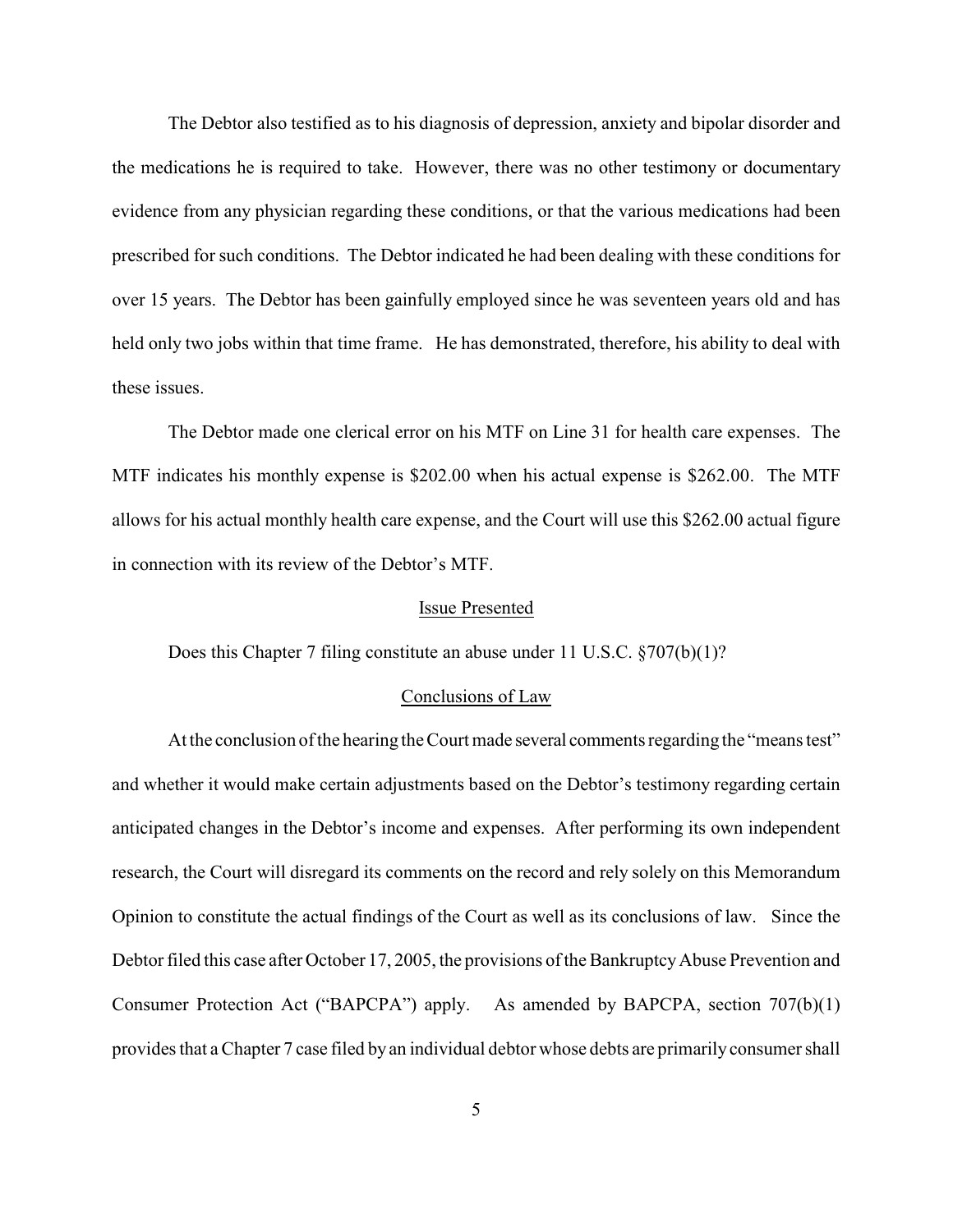be dismissed if the Court determines that it constitutes an abuse of the Bankruptcy Code.

The test for determining whether a debtor's case constitutes an abuse pursuant to  $\S707(b)(1)$ varies depending on whether the debtor's "current monthly income": (1) exceeds the applicable state median or (2) is equal to or less than it. The case of a debtor whose "current monthly income" exceeds the applicable state median is subjected to a "means test." The "means test" consists of a statutory formula for determining whether the debtor's income in excess of his expenses is sufficient to permit him to pay a specified amount or percentage of his nonpriority unsecured debts during a five year period in a Chapter 13 bankruptcy proceeding. If so, the statute creates a rebuttable presumption that his case is abusive. See *11 U.S.C. §707(b)(2)(A).* This presumption may be rebutted by the debtor by presenting evidence of "special circumstances." See *11 U.S.C. §707(b)(2)(B).*

A debtor's "current monthly income" is "the debtor's average monthly income for the six calendar months prior to the filing of the bankruptcy case." See *11 U.S.C. §101(10A).* Since the Debtor is above median income, he is required to complete the expense portion of the MTF.

Section  $707(b)(2)(A)(ii)(I)$  provides, in part:

The debtor's monthly expenses shall be the debtor's applicable monthly expense amounts specified under the National Standards and Local Standards, and the debtors's actual monthly expenses for the categories specified as Other Necessary Expenses issued by the Internal Revenue Service for the area in which the debtor resides, as in effect on the date of the order for relief, for the debtor, the dependents of the debtor, and the spouse of the debtor in a joint case, if the spouse is not otherwise a dependent. Such expenses shall include reasonably necessary health insurance, disability insurance, and health savings account expenses for the debtor, the spouse of the debtor or the dependents of the debtor. Notwithstanding any other provision of this clause, the monthly expenses of the debtor shall not include any payments for debts.

*11 U.S.C. §707(b)(2)(A)(ii).*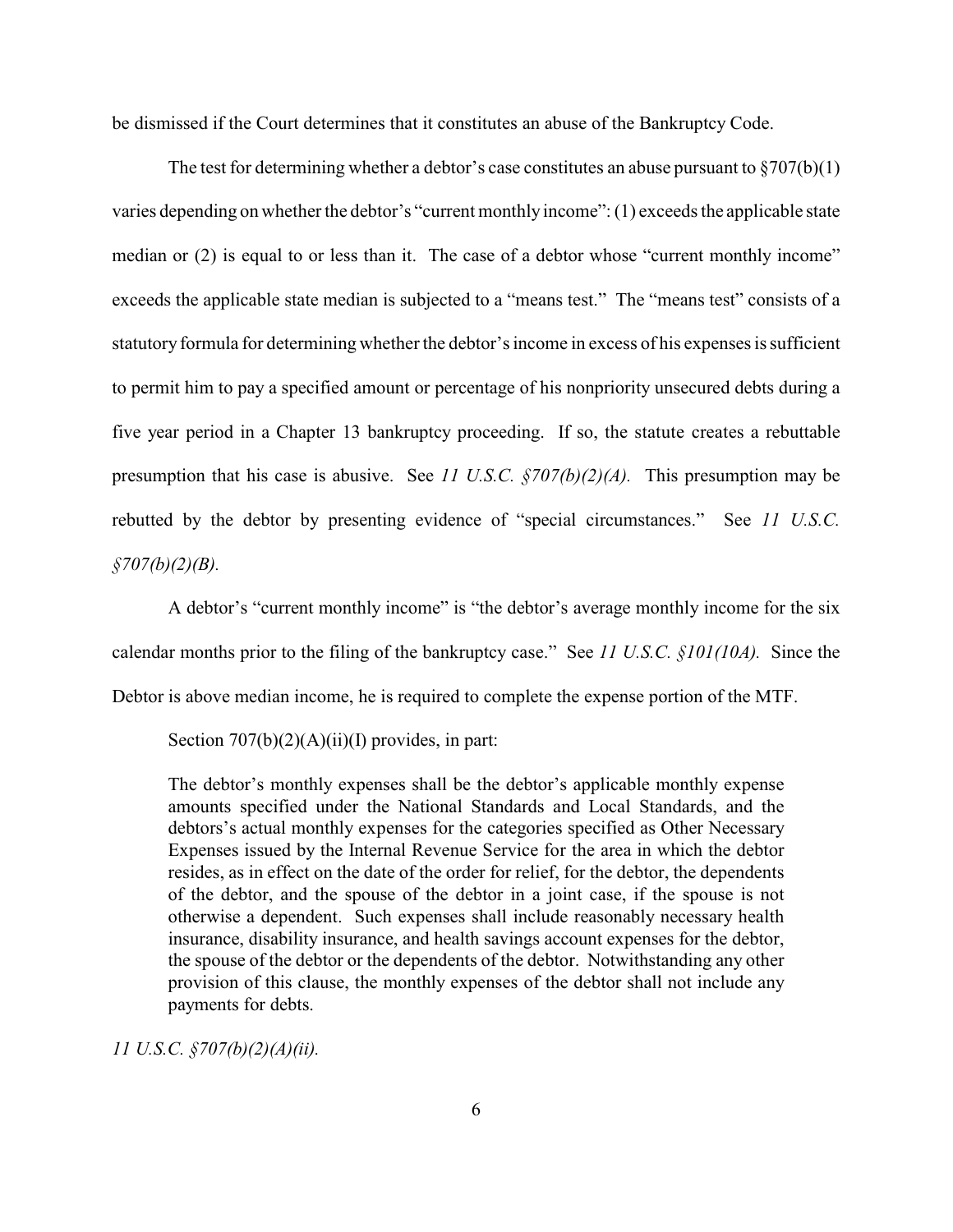In other words, for above-median debtors, the statute breaks down allowable expenses into five general categories: (1) those that fit into the IRS' National Standards, which include food, clothing, household supplies, personal care, and miscellaneous expenses; (2) those that fit into the IRS' Local Standards, which include housing and transportation; (3) actual expenses for items categorized by the IRS as "Other Necessary Expenses," including such items as taxes, mandatory payroll deductions, health care, and telecommunication services; (4) actual expenses, with limitations, for certain other expenses specified by the Bankruptcy Code, such as care for disabled family members and tuition; and (5) payments on secured and priority debts. Because §707(b)(2)(A)(ii)(I) provides that monthly expenses pursuant to the IRS Standards "shall not include any payments for debts," and debtors are permitted to deduct actual mortgage and car payment amounts separately, debtors must deduct from the IRS Standard expense their monthly mortgage and car payments to avoid double-dipping.

What the "means test" asks this Court to do in this case is to make its ruling in large part based upon plugged and not actual numbers. It was crafted for the purpose of being a benchmark to keep certain individuals from filing Chapter 7 and instead requiring them to file Chapter 13 to repay some of their debts. The "means test" attempts to create a formula to apply to all situations. However, the average of the last six months of income may or may not be an accurate picture of any person's real financial situation. It is merely a snapshot as of the petition date. For instance, a debtor may have made \$5,000 a month for 4 months and then lost his job; but he may still qualify under the means test presumption as an abusive filer [and have his case either dismissed or converted to Chapter 13] even though because of his job loss he has no current ability to pay a dime to his creditors. Another debtor, however, may not have worked for the first 5 months and then obtained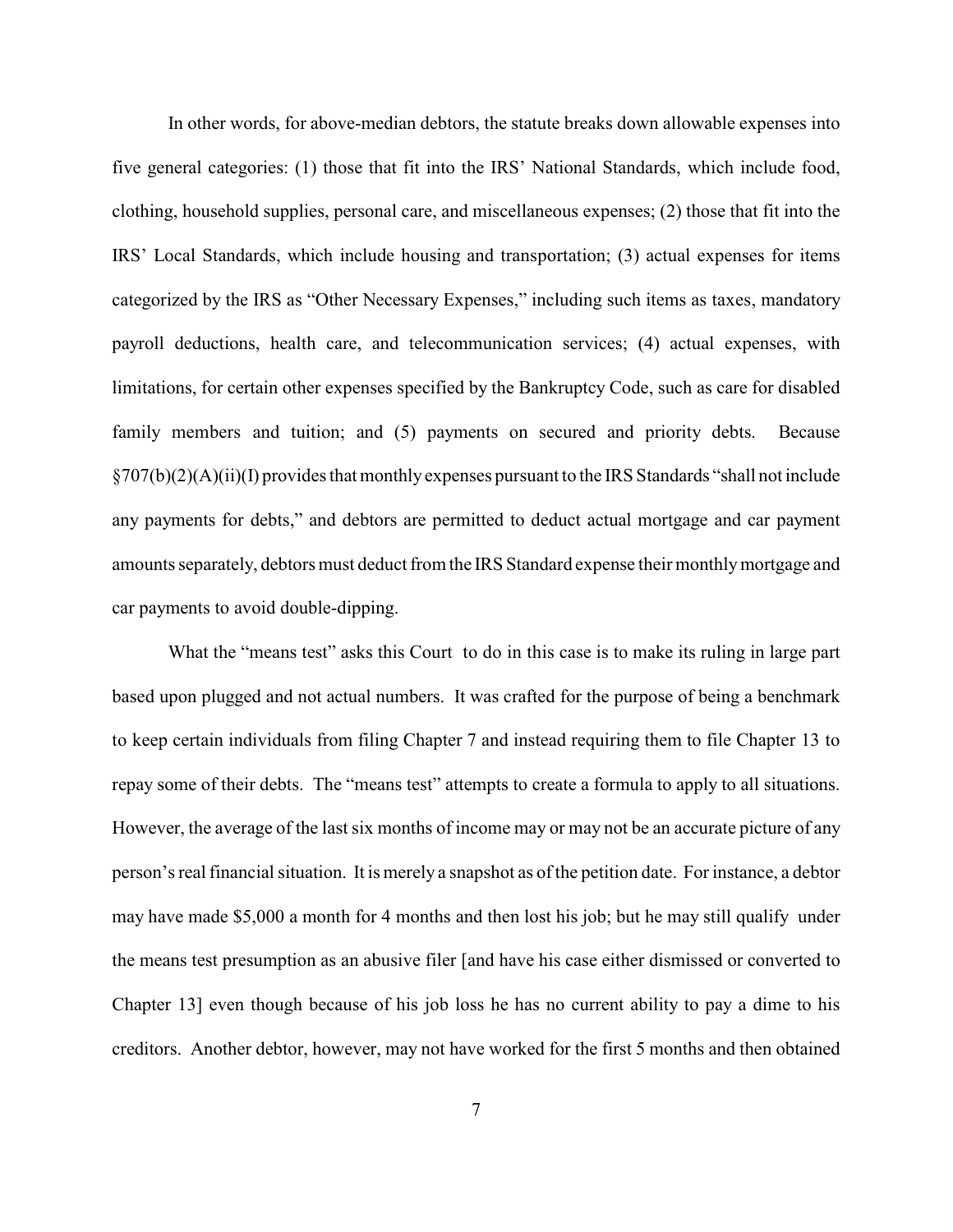a job making \$5,000 per month; yet no presumption of abuse would arise even though this debtor would probably have the ability to repay his creditors a substantial amount.

Likewise, using standardized expenses will not routinely provide a realistic picture of a debtor's actual budget. For instance, in this proceeding under the MTF, the Debtor is allowed \$691.00 per month for food, clothing, household supplies, personal and miscellaneous. Under Schedule J, the Debtor's food expense alone is \$500.00 per month due to the fact he is traveling on the job some 60 hours a week requiring him to eat out most meals. The Debtor is also allowed a standard operating expense for his vehicle of \$242.00. However, his expenses on Schedule J are \$343.00 per month; and we know this is also too low due to the recent increase in gasoline prices. In fact, his current monthly gas expense approaches \$600.00 per month.

A debtor must specifically rebut the presumption of abuse by providing sufficient evidence regarding special circumstances in connection with his income or expenses. If not he is at the mercy of the arbitrariness of the form itself. However, since the statute is not ambiguous in this regard, it must be presumed that Congress intended this to be the result.

The Debtor's "current monthly income" reflected on the MTF shows \$5,712.00 but on Schedule I his real monthly income is \$5,412.00. The Debtor testified that the \$5,712.00 included a bonus he received in the 6 months prior to filing. However, the Debtor did not include any anticipated future bonus on his Schedule I. The Debtor did testify that his next job on his career path with Southwestern Bell will result in a decrease in income. However, there was no evidence to quantify the same. The Debtor did not include any of these anticipated changes in his Declaration nor did he offer any substantiating evidence regarding how the change in income and/or bonuses would affect a Chapter 13 filing. See *In re Jass,* 340 B.R. 411 (Bankr. D.Utah 2006)(The burden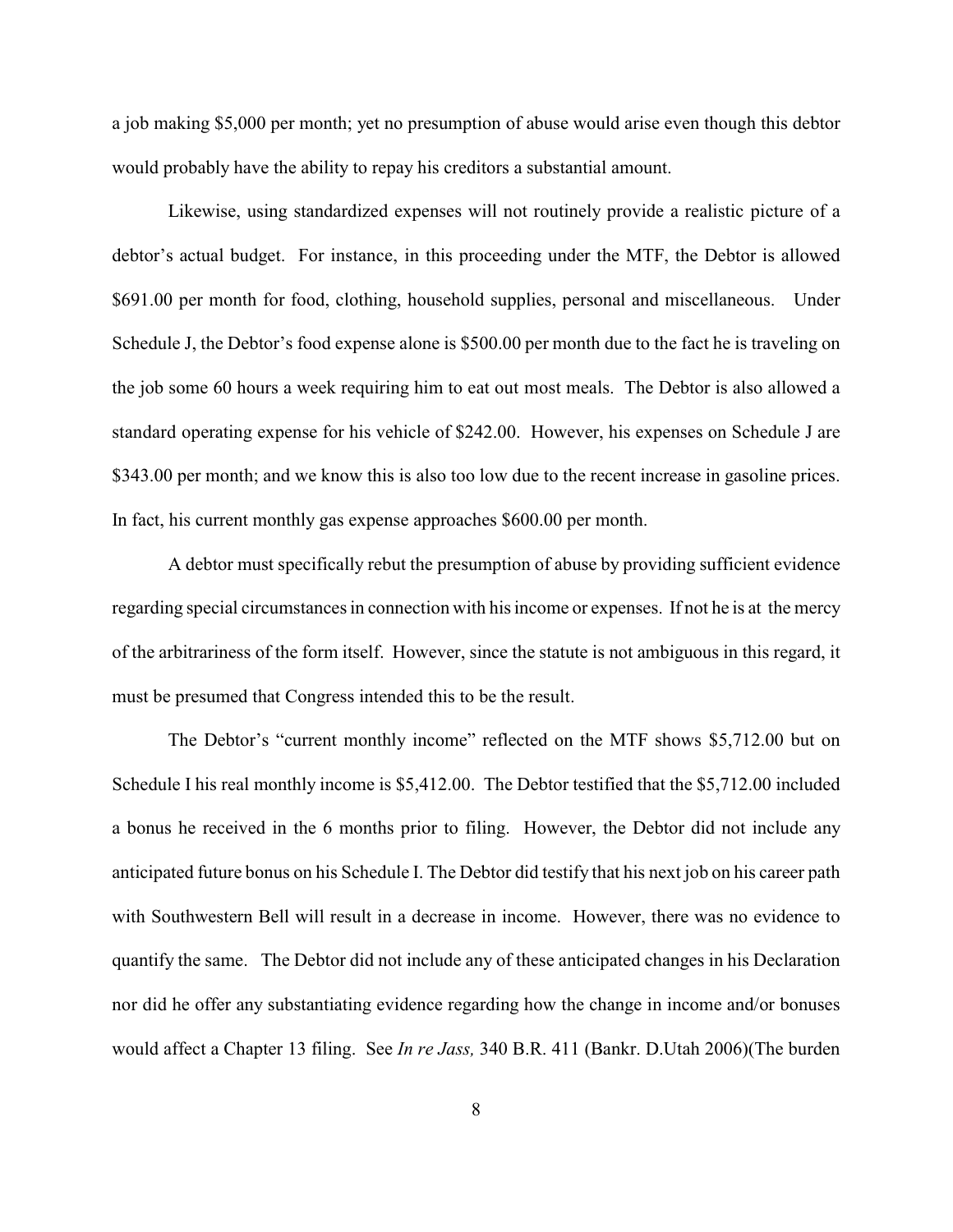is on the Debtor to prove a substantial change in circumstances. Because the testimony of the debtors' was not enough to meet the burden of proof, confirmation was denied). Specific evidence demonstrating the inadequacy of the numbers in the MTF is required. The Court cannot under these facts adjust the Debtor's income on the MTF as the Debtor is still employed with Southwestern Bell in the position he had for the last six months, and no specific evidence was submitted proving he would no longer receive any bonuses.

We now consider the Debtor's claimed transportation expenses. Calculation of a debtor's presumed monthly expenses starts with monthly expense amounts specified by the Internal Revenue Service in its Collection Financial Standards ("IRS Standards"). The IRS Standards identify categories and amounts of necessary expenses to be used by IRS field agents negotiating collection of tax obligations from delinquent taxpayers. Part 5 of the Internal Revenue Service Manual elaborates on the interpretation and application of the IRS Standards.

The IRS Standards establish four groups of necessary expenses: (1) food, housekeeping supplies, apparel and services, personal care products and services and miscellaneous, (2) housing and utilities, (3) transportation, and (4) other necessary expenses, reasonable in amount, that a taxpayer can substantiate. The IRS Local Standards apply to transportation costs, which are divided into two components: ownership costs and operating costs.

On his MTF the Debtor claims the standardized operating expense of \$242.00. This is a plugged expense allowed to all debtors for one vehicle no matter what their actual transportation costs are. The Debtor also claims a \$475.00 ownership expense pursuant to the IRS Standards even though he owns his vehicle free and clear of liens. The U.S. Trustee's primary objection is with the allowance of this figure.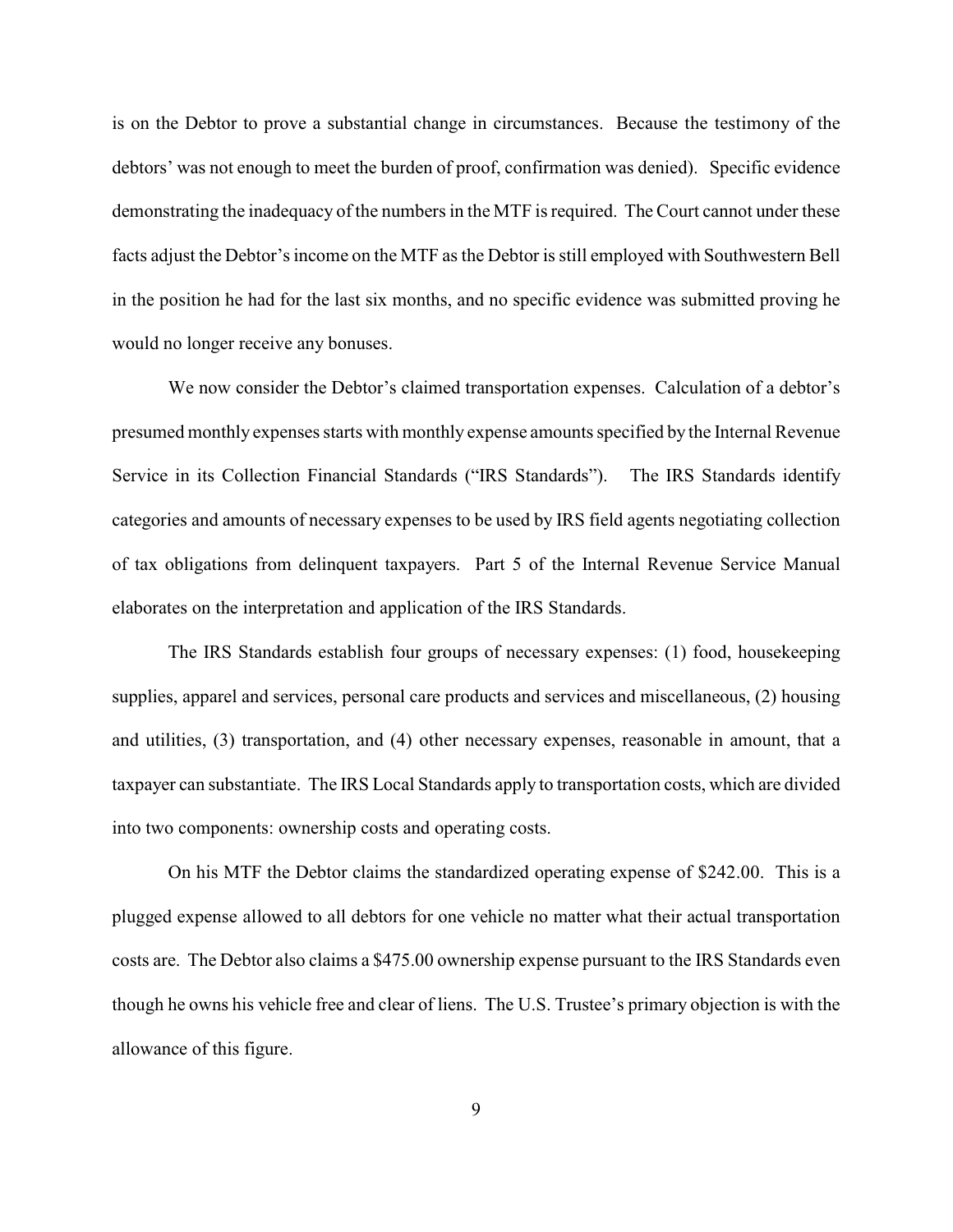A recent Texas court in the context of a Chapter 13 bankruptcy has held that a debtor may not claim an ownership deduction for a vehicle owned free and clear by the debtor in connection with the means test. *In re Hardacre,* 338 B.R. 718 (Bankr. Ft. Worth 2006). According to IRS publications regarding the application of its standards, from which the court in *Hardacre* found guidance, the ownership expense only applies to debtors who are actually obligated to pay a monthly loan or lease payment associated with a vehicle. For example, the IRS' Financial Analysis Handbook expressly instructs that "[i]f a taxpayer has a car payment, the allowable ownership cost added to the allowable operating cost equals the allowable transportation expense," but, "[i]f a taxpayer has no car payment, only the operating cost portion of the transportation standard is used to figure the allowable transportation expense."<sup>4</sup> Similarly, the IRS Internal Revenue Manual provides that the ownership expense is allowed only for the "purchase and/or lease of a vehicle."<sup>5</sup>

If a debtor does not owe a debt upon a vehicle or a lease of one, the ownership expense is not allowed as to that debtor, and the debtor cannot claim a vehicle ownership expense under the IRS Standards. Thus, because this Debtor does not currently have a vehicle ownership expense, he cannot claim it on his MTF.

Instead, consistent with IRS Local Standards, he is entitled on the MTF to claim an additional operating expense of \$200.00, which expense is allowed for debtors with cars more than six years

<sup>&</sup>lt;sup>4</sup>Internal Revenue Manual, Financial Analysis Handbook § 5.15.1.7(4)(b). Note that the legislative history of BAPCPA specifically refers to the IRS Financial Analysis Handbook as the basis for determining expenses under §707(b). See H.R. Rep. 109-31(I), at 13-14 (2005), reprinted in 2005 U.S.C.C.A.N. 88, 99-100.

Internal Revenue Manual, Future Income  $\S 5.8.5.5.2$ . Even when the ownership expense is applicable because the taxpayer actually has a car or lease payment, the IRS uses its Standards as a cap, not an absolute number: the Internal Revenue Manual provides that when considering allowances for housing and transportation, the taxpayer is allowed the amount provided by the Local Standards or "the amount actually spent."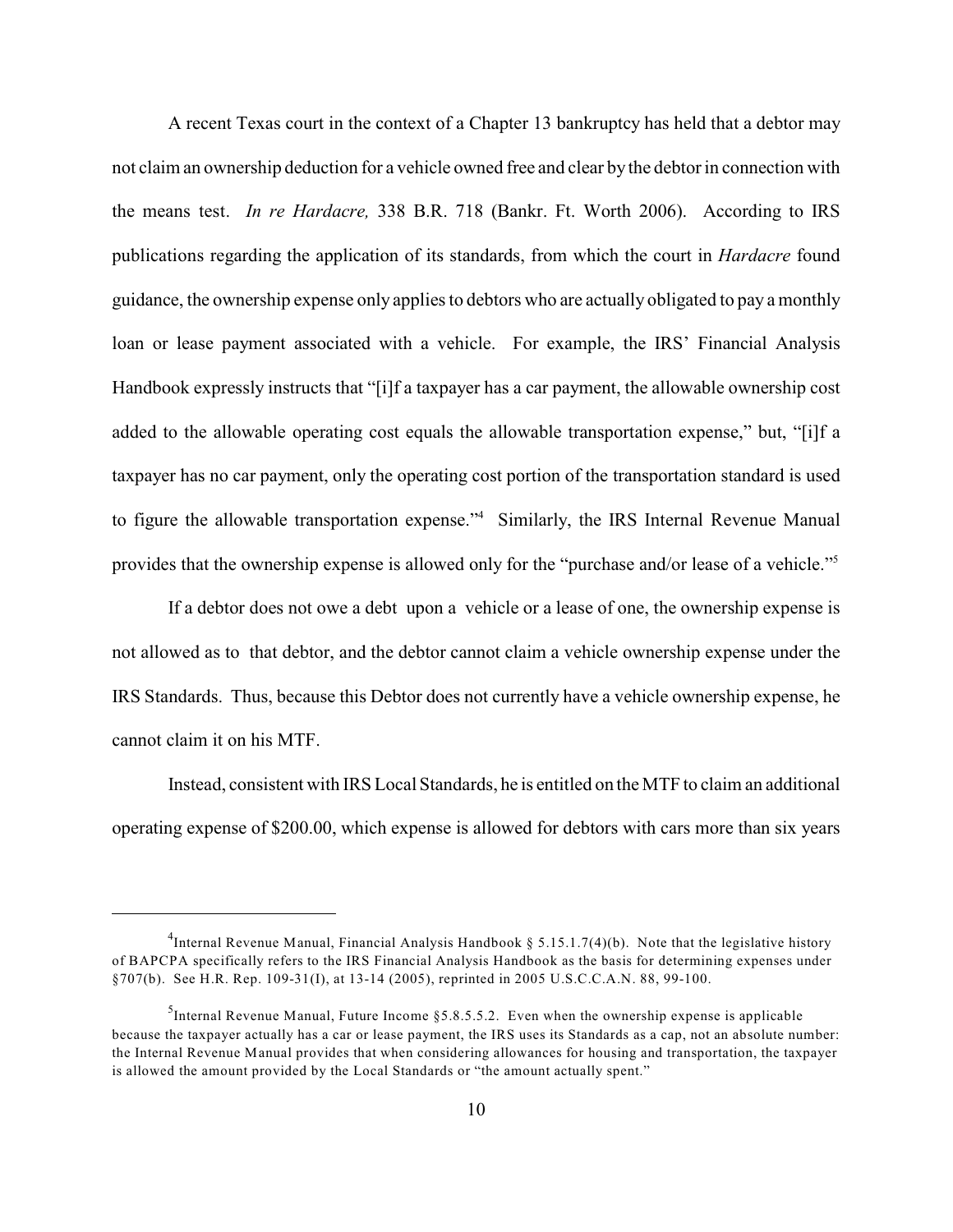old or having more than 75,000 miles.<sup>6</sup> See also, *In re McGuire*, 342 B.R. 608 (Bankr. W.D. Missouri 2006)(Ownership expense not allowed but \$200.00 additional operating expense approved based on age and mileage). The U.S. Trustee, in its own Motion, agrees that this additional operating expense is allowed.<sup>7</sup> Since the guidelines of the IRS are to be used to determine the reasonableness of a Debtor's expenses under the "means test," then the Debtor is entitled to the \$200.00 in additional operating expense since he owns an older vehicle with mileage in excess of 75,000 miles, but the deduction of \$475 as an anticipated expense for replacement of his vehicle must be denied.

The Debtor also testified that he uses his vehicle to travel to and from four different work locations all quite a distance from his home. He indicated he drives at least 3,000 miles per month. His vehicle averages about 15 miles per gallon making his gas bill, as the Court calculated it, about \$600 per month in addition to his other transportation operating expenses.<sup>8</sup> The Debtor is allowed \$242.00 as a standardized operating expense on the MTF in this category. That alone bears absolutely no relation to reality in this case. Fortunately, for the Debtor other IRS guidelines allow additional expenses if they are "necessary" and the amount is reasonable considering the taxpayer's individual facts and circumstances.<sup>9</sup> The Court finds that the Debtor's actual gasoline expense is a

 $6$ See Internal Revenue Manual Future Income  $85.8.5.5.2$ 

<sup>&</sup>lt;sup>7</sup>. Therefore in situations where the taxpayer owns a vehicle that is currently over six years old and/or has reported mileage of 75,000 or more, an additional operating expense of \$200 will generally be allowed for the collection period that remains after the loan/lease has been "retired" plus the operating expense" *Internal Revenue Service Manual, Part 5 (Collecting Process), Chapter 8 (Offers in Compromise), Section 5 (Financial Analysis), Section 5.8.5.5.2 –www.irs.gov/irm/part5.*

 $\frac{8}{3000}$  miles /15 miles per gallon=200 gallons. 200 gallons x \$3.00 = \$600 per month

Internal Revenue Manual §5.15.1.7 (05-01-2004), Paragraph 5 Other-"Other expenses may be allowed if they meet the necessary expense test. The amount allowed must be reasonable considering the taxpayer's individual facts and circumstances."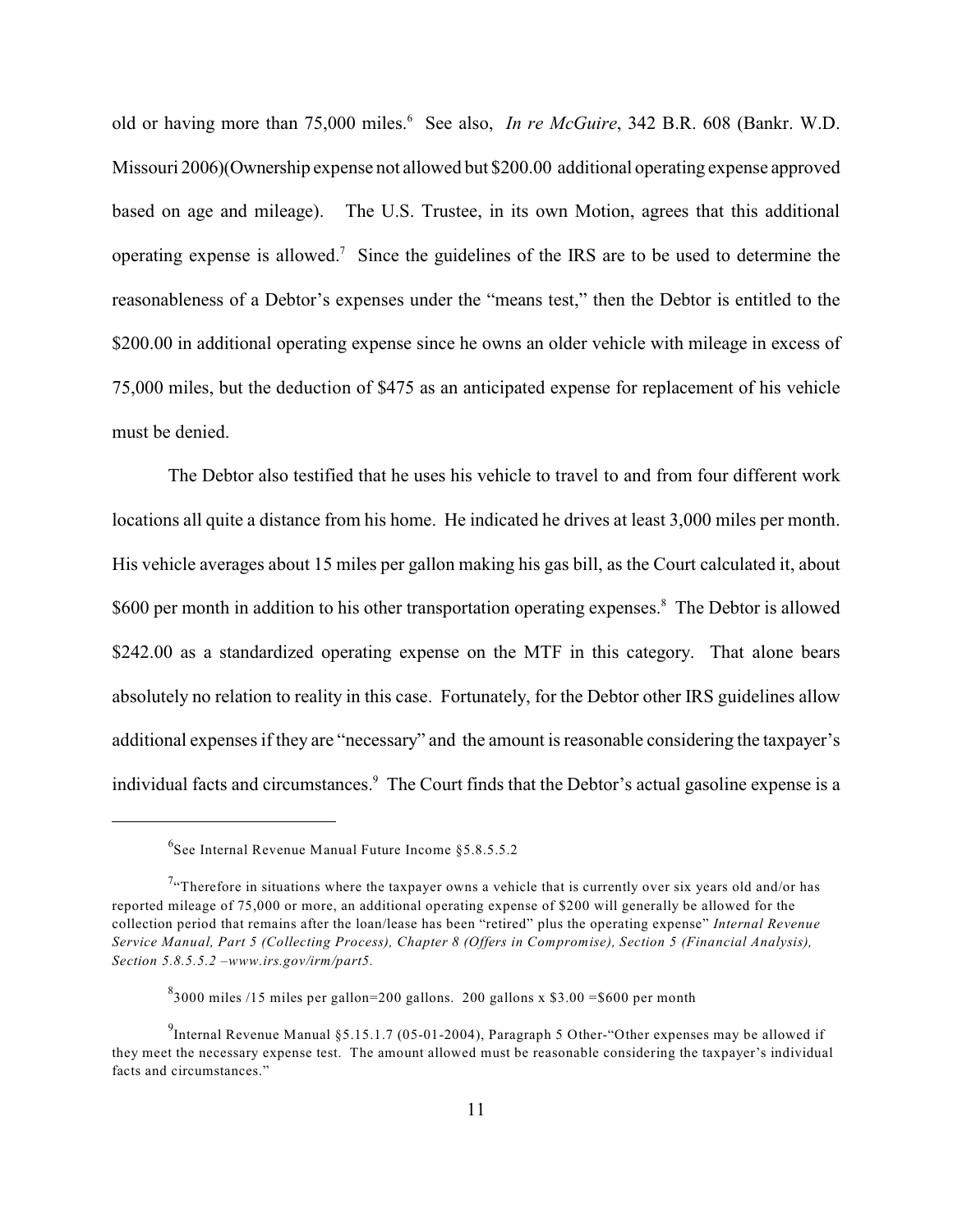necessary expense. The National local expenses are only guidelines from which this Court can deviate when it is reasonable to do so under the facts of a particular case.<sup>10</sup> The Debtor is entitled to an additional \$358.00 per month for gas expense under his current working conditions in addition to the \$242.00 standardized expense for a total of \$600.00. Although the Debtor provided no actual documentation nor listed this increased expense in the Declaration, the Debtor's working conditions and his knowledge with respect to miles driven per month suggests this expense is accurate.<sup>11</sup> The Debtor, however, provided no other evidence of other monthly vehicle expenditures so the Court is unable to allow any additional expenses over \$600.00 except for the \$200.00 allowed by the IRS guidelines for older vehicles with high mileage. Therefore, the Debtor is allowed \$800.00 total for his transportation operating expense on his MTF.

The Debtor's revised MTF is therefore as follows<sup>12</sup>:

| Line 3–Gross wages, salary, tips, bonuses, overtime, commissions                                                                                                                                                            | \$5,712.00 |
|-----------------------------------------------------------------------------------------------------------------------------------------------------------------------------------------------------------------------------|------------|
| Line 19-National Standards: food, clothing, household supplies, personal care<br>and miscellaneous                                                                                                                          | 691.00     |
| Line 20A-Local Standards: housing and utilities; non-mortgages expenses                                                                                                                                                     | 319.00     |
| Line 21–Local Standards: housing and utilities; adjustment (Maintenance $\&$ HOA)                                                                                                                                           | 105.00     |
| Line 22 Local Standards: transportation; vehicle operation/public<br>transportation expense<br>(Includes the standard $$242.00$ , plus an additional $$358.00$ for gas<br>allowed by the court to meet \$600.00 gas expense | 800.00     |
| plus \$200 operating expense for older vehicles)                                                                                                                                                                            |            |

<sup>&</sup>lt;sup>10</sup>Internal Revenue Manual §5.15.1.7 (05-01-2004) Paragraph 7 - "National local expense standards are guidelines. If it is determined a standard amount is inadequate to provide for a specific taxpayer's basic living expenses, allow a deviation. Require the taxpayer to provide reasonable substantiation and document the case file."

 $11$ Allowing this deduction also does not change the outcome in this particular case, but merely demonstrates that the standardized operating expense for individuals bears no relation to reality in this case. Debtors should, therefore, make every attempt to justify any increased expenses by filing a Declaration regarding their changed circumstances and providing appropriate documentation reflecting the same.

 $12$ Line items on the MTF were not included where Debtor had no expense.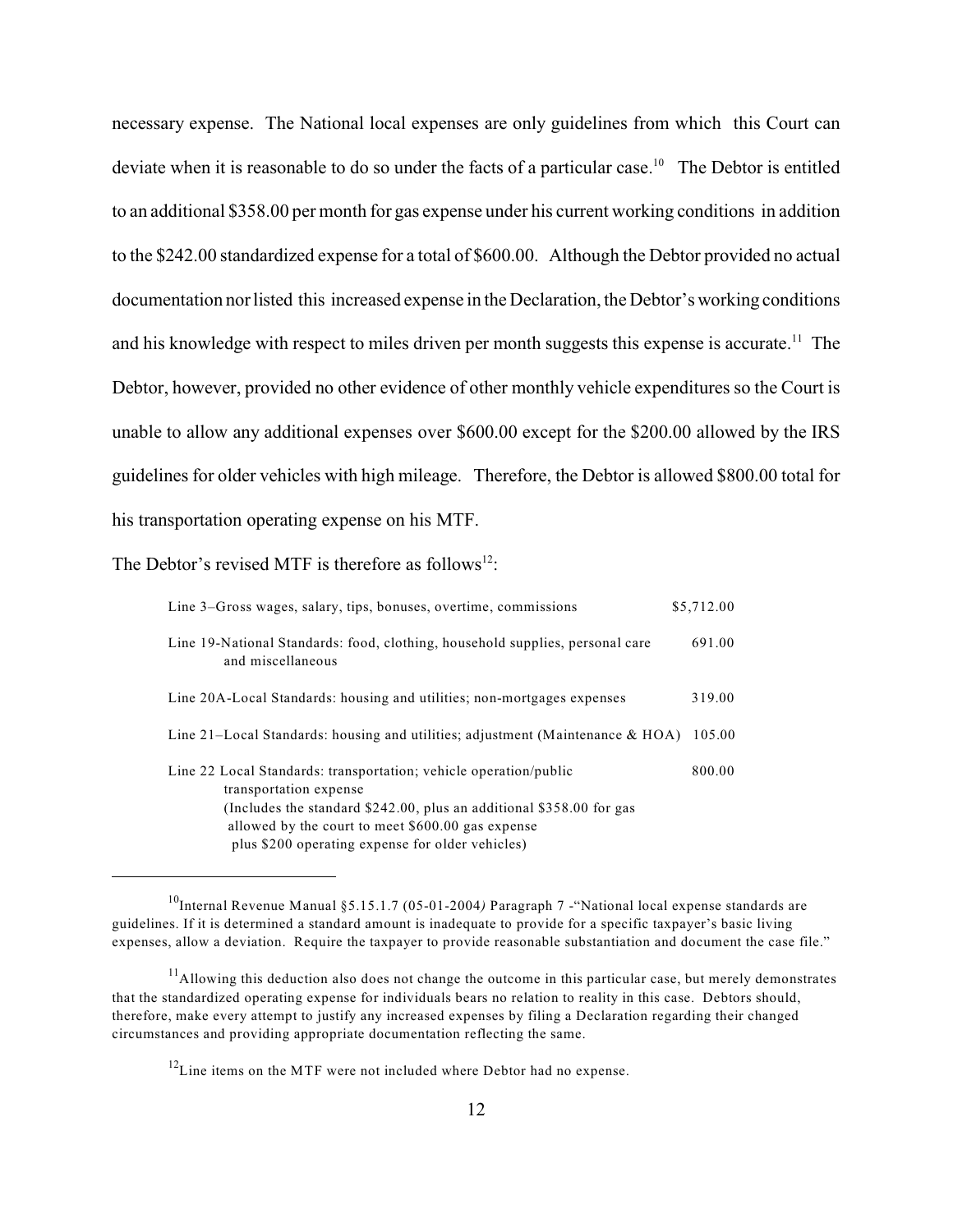| (Debtor had scheduled \$475 for anticipated car purchase but<br>not allowed under IRS standards)   |           |
|----------------------------------------------------------------------------------------------------|-----------|
| Line 25-Other Necessary Expense: taxes                                                             | 1,264.00  |
| Line 26-Other Necessary Expense: life insurance                                                    | 90.00     |
| Line 31-Other Necessary Expense: health care                                                       | 262.00    |
| Line 32-Other Necessary Expense: telecommunication services                                        | 390.00    |
| Line 34-Health Insurance, Disability Insurance and HSA Account                                     | 146.00    |
| Line 37-Home energy costs in excess of allowance specified by IRS<br>Local Standards               | 100.00    |
| Line 39-Additional food and clothing expense                                                       | 25.00     |
| Line 40-Continued Charitable Contribution                                                          | 5.00      |
| Line 42-Future payments on secured claims<br>(Includes home loan of \$956.00 and computer \$76.00) | 1,032.00  |
| Line 45-Chapter 13 administrative expense                                                          | 62.50     |
| Line 47-Total of all deductions allowed under $\S 707(b)(2)$                                       | 5,291.50  |
| Line 48-Current monthly income                                                                     | 5,712.00  |
| Line 49-Total of all deductions allowed under $\S 707(b)(2)$                                       | 5,291.50  |
| Line 50-Monthly disposable income under $\S 707(b)(2)$                                             | 420.50    |
| Line 51-60 month disposable income under $\S 707(b)(2)$<br>$($25,230.00$ exceeds $$10,000.00)$     | 25,230.00 |

Line 23-Local Standards: transportation ownership/lease expense 0.00

After the Court's revisions, the presumption of abuse still arises. As such this case must either be dismissed or the Debtor must convert to a Chapter 13 proceeding. Since the presumption of abuse arises under §707(b)(1) and (2), the Court will not address the Trustee's request for dismissal under §707(b)(3).

The Debtor in his Declaration urges that the fact that he has tried debt consolidation before and failed should be considered a "special circumstance" and allow him to proceed under Chapter